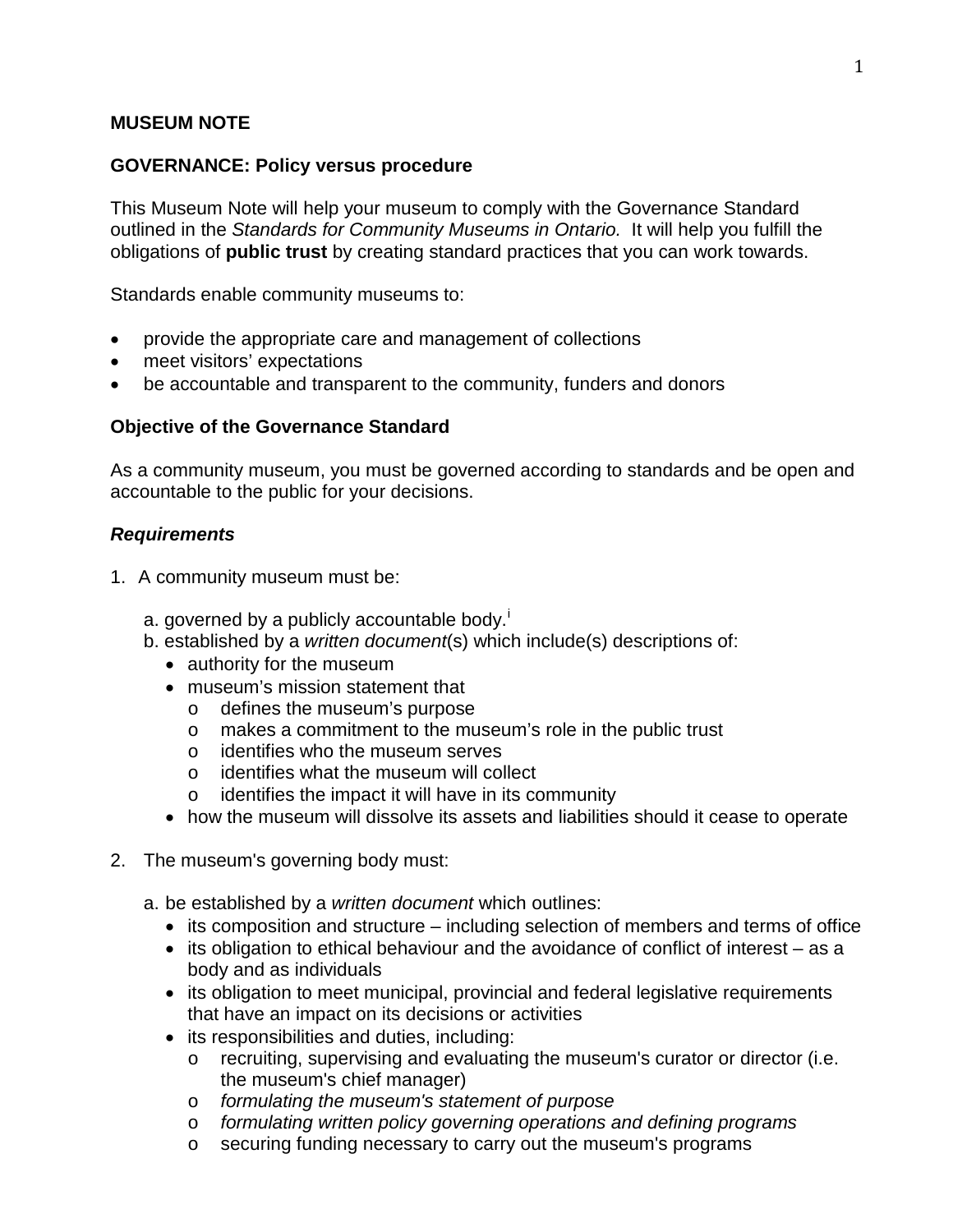- o preparing or approving an annual budget and monitoring it to ensure public accountability
- o *ensuring that the purposes for which the museum exists are being fulfilled*
- o ensuring that the collection is being cared for under proper conditions

b. meet regularly and as often as necessary to conduct its business effectively

- meetings must follow a written agenda and a written record must be kept of all discussions and decisions
- 3. The museum's operation and administration must:
	- a. meet municipal, provincial and federal legislative requirements that have a bearing on its operations and activities
- 4. The museum and its staff must:
	- a. demonstrate a commitment to ethical behaviour as an institution and as individuals.
- 5. The museum's operations and activities must be:
	- directed by short and long-term written plans (e.g. business plan, strategic plan, visioning plan or master plan) that are:
	- approved by the governing body
	- *contain goals and objectives relevant to the museum's statement of purpose*

The *Standards for Community Museums in Ontario* are a guide for what museums, in general, must do.

The policies created by an individual museum provide the internal framework for your work and take into consideration the type and size of your museum, your mission and the broader community.

The goal of policy development is to:

- help a museum achieve its vision, statement of purpose or mission
- gives the governing body and staff the authority and guidance to do their jobs
- clarifies expectations
- provides a concrete method of accountability

# **Policy**

A museum should have policies in place for:

- governance
- finance
- community relations
- collections management and development
- conservation
- education and interpretation (programming)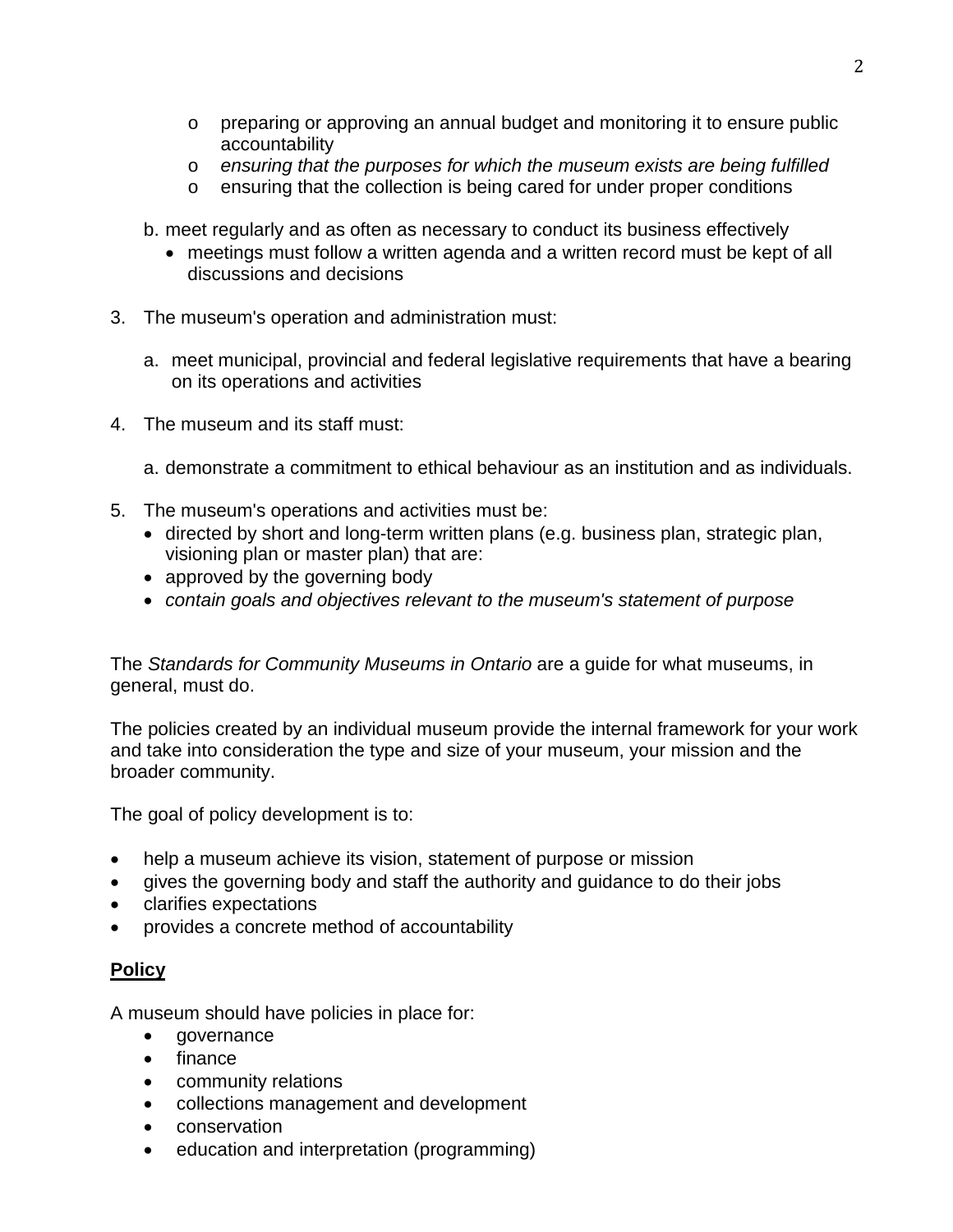- exhibition
- research (publications)
- human resource development (including volunteers)

While the board may delegate the role of developing these policies to a senior staff member it is responsible for ensuring these policies are in place and that all policies relate to each other without contradiction or inconsistency.

The board must also approve the final policies and ensure they are reviewed – and revised as necessary – on a regular basis (i.e., at least every three years).

## **Procedures**

A policy is only as good as its implementation plan.

Policies commit to following established procedures (such as public accountability and openness of operations*)* and may be reviewed and approved by the governing body.

Procedures are commonly created for:

- museum activities related to collections management
- planning and delivery of public programs (including exhibits)
- emergency and disaster preparedness (human and collection)
- facilities maintenance and housekeeping.

Human resources (hiring, orientation and performance review), general office and financial administration procedures may also be beneficial and support public accountability. Procedures are usually developed separately by staff and are **not** included in the policies themselves.

Procedures should be reviewed constantly – with changes approved and implemented by senior staff.

All staff and volunteers should have access to the museum's Procedures Manual, which may contain copies of the relevant policies they support.

## **Roles**

The establishment of policy is a key role of your museum's governing body. It is responsible for:

- policy direction
- review of the policy
- oversight of the policy

Museum staff are responsible for:

• planning and general decision-making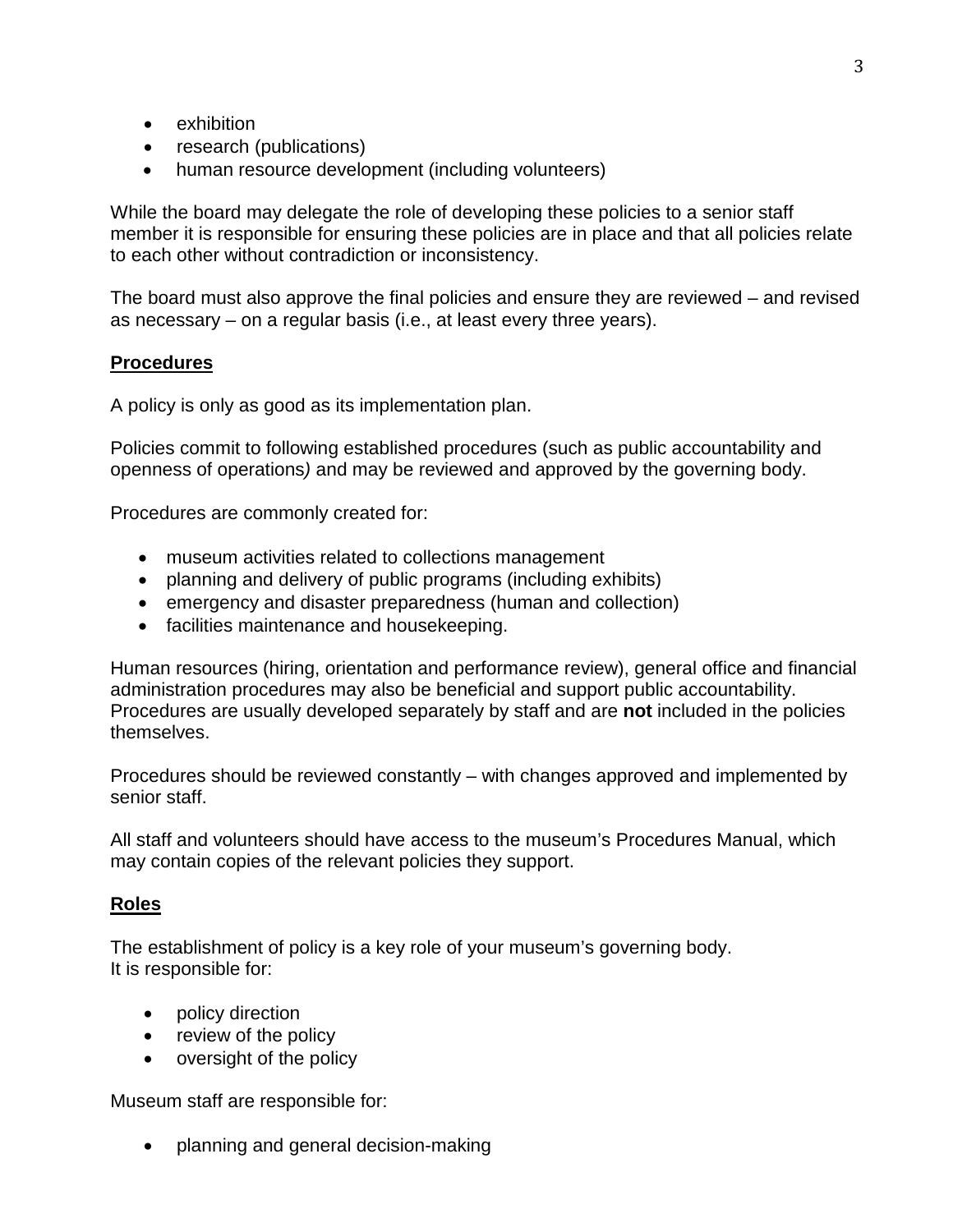• evaluating the success of the policy

## **A good policy:**

- clearly states how it relates to the museum's statement of purpose
- defines key elements of the policy
- briefly describes the goal of the policy
- outlines essential roles and responsibilities of museum staff to achieve these goals
- allows for changing circumstances without requiring revision
- should be reviewed periodically and changes must be approved by the board

## **By-laws and policies**

While museums that have been established through by-law already address many governance policy requirements, including governance, human resources and finance, they must be reviewed regularly

Many by-laws are outdated or combine the governance of a museum with that of the municipality. They can also be cumbersome to revise.

The *Standards for Community Museums in Ontario* and the resources recommended below identify topics that your governing body should address when developing museum policy.

## **Recommended Resources**

Alberta Museums Association. Standard Practices Handbook for Museums, 3<sup>rd</sup> edition. 2014. "*Outlines the guidelines and standards of leading and managing museums to make the most effective possible contributions to the communities they serve with the resources available to them." pp.53-157.*

**CMOG Standards Resources**: [https://members.museumsontario.ca/resources/tools](https://members.museumsontario.ca/resources/tools-policies/CMOG-standard-resources)[policies/CMOG-standard-resources](https://members.museumsontario.ca/resources/tools-policies/CMOG-standard-resources)

Brooks-Joiner, Carrie. Archived OMA webinar and notes on Roles and Responsibilities of Boards. February 2013.

## **Governance**

Governance policy examples shared by: Hamilton Civic Museums, Simcoe County Museum, Owen Sound Museums. Other policy samples can be found in the remaining sections of the Standards Resources along with:

Kathryn Pankowski. *Good Practice in Exhibit Policy*

Department of Museum Studies, University of Leicester. *Writing a Museum Education Policy*

Ministry of Tourism, Culture and Sport. Museum Note #4 *Developing a Conservation Policy for the Museum.*

## **Policy and Planning**